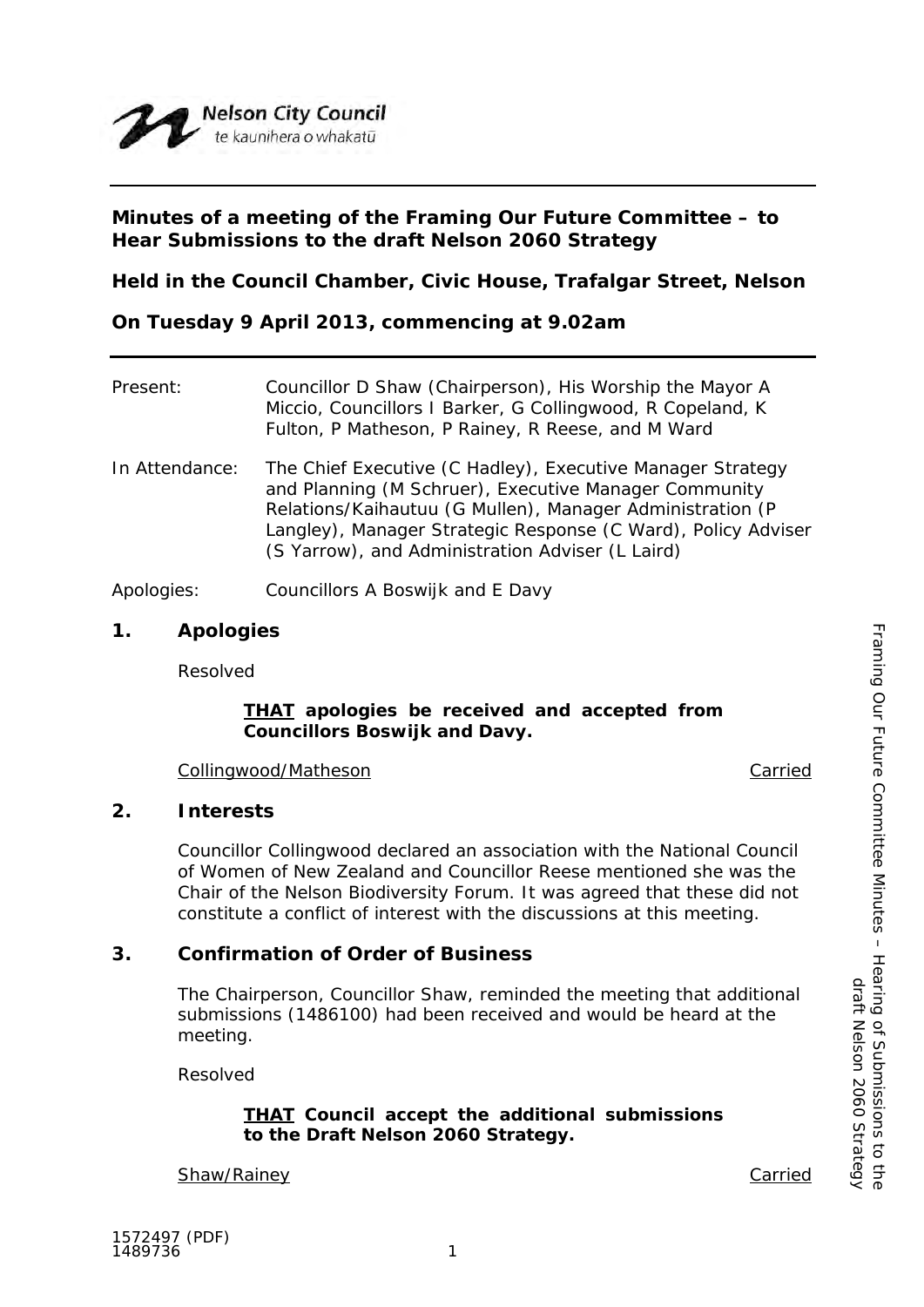# **4. Introduction**

Attendance: Councillor Fulton joined the meeting at 9.05am

The Chairperson said that the scope of the meeting was to hear submissions and Councillors should not deliberate on the information provided.

## **5. Hearing of Submissions to the draft Nelson 2060 Strategy**

5.1 Nelson Youth Council, submission 61

Nine members of the Youth Council spoke to the submission. They emphasised recycling and a more regular bus service on weekends, and encouraged the Committee to promote cycling as a means of transport to reduce the number of cars on the road.

5.2 Mary Ellen O'Connor, submission 44

Ms O'Connor spoke about the corporate nature of the governance model of local government and encouraged the Committee to make sure this top down corporate model was not encapsulated in the Nelson 2060 Strategy.

The submitter encouraged the Committee to work in a collaborative and efficient manner whilst drafting the Strategy.

5.3 Brendan Santorini, submission 47

Mr Santorini spoke about the Trans-Pacific Partnership Agreement (TPPA) and encouraged the Committee to take a similar approach to that of Auckland City Council. The submitter asked the Committee to foster a legacy of conserving public money and to improve the safety on roads for users other than cars.

### 5.4 Christine Grove, submission 65

In response to a question, the Chairperson informed the submitter that the next stage (the development plan) will work out how the goals in the draft Nelson 2060 Strategy will be achieved.

Ms Grove mentioned her support for a Council position against the TPPA. She also asked that the Committee consider the safety of cyclists when designing roads and to encourage more people to use bicycles as a means of transport.

#### 5.5 Steve Cross, submission 67

Mr Cross questioned the Council's ability to be self-sufficient in renewable energy. He also questioned the ability of the Council to enable the community to produce more of its own food. Mr Cross said he perceived this as a means to introduce further restrictions to planning regulations.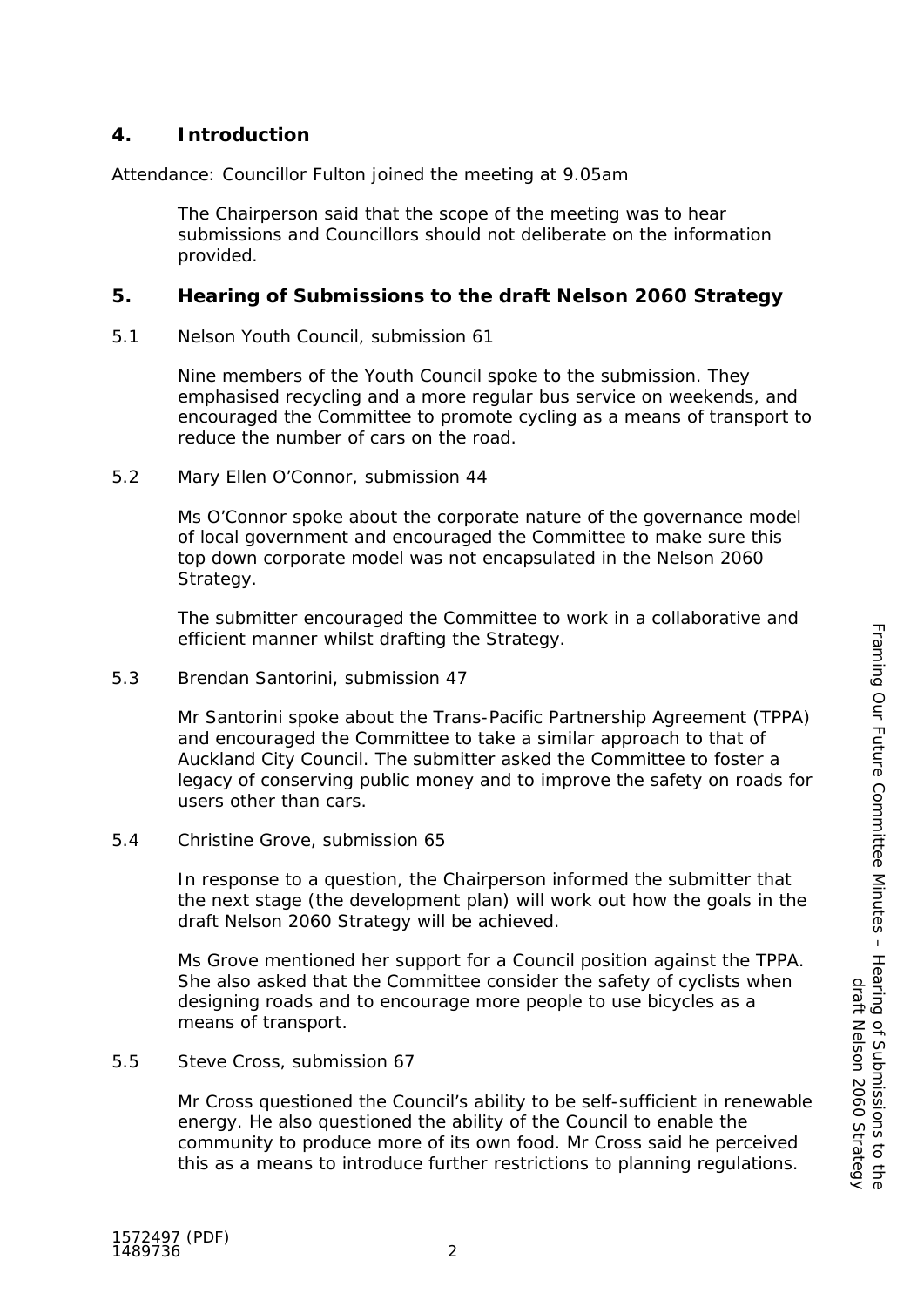Ms Hunter expressed her approval of the vision and said she recognised it as a simple expression of what we want Nelson to become. Ms Hunter said she represented the University of the  $3<sup>rd</sup>$  Age and would speak to their submission.

She spoke about education for elderly people and said they require opportunities to learn new activities to keep them engaged in the community.

### 5.7 Janet Whittington, submission 88

Ms Whittington spoke to the submission from the Stoke Sunday Market and tabled a document with additional information (1490658). She encouraged the Committee to consider world issues whilst formulating the draft Nelson 2060 Strategy. She also asked the Committee to acknowledge potential risks to local producers should the TPPA be ratified.

### 5.8 Helen Black, submission 91

Ms Black spoke about the vision and the importance of democracy. In relation to the Strategy she said the lack of heating and cleanliness of facilities in some public infrastructure was of a poor standard.

She asked the Committee to consider creating more medium grade scenic walking tracks as most were flat or too steep. She encouraged the Committee to foster healthier waterways and create more places to exercise with dogs and promote responsible dog ownership.

Ms Black said that many partnerships and business deals were conducted 'behind closed doors' and urged the Committee to discourage this. She also asked that the Council improve their service by not using leading and unclear questions when talking with the community.

Attendance: the meeting adjourned for morning tea from 10.07am to 10.20am

5.9 Sharyn Black, submission 10

The submitter said the references to the empowerment of people and transparent democratic processes should be brought to the front of the document and that references to leadership should be removed.

In response to questions, Ms Black said the section on representation should appear at the start of the draft Strategy and that it was not realistic about lifestyle. Ms Black reminded the Committee of the poorer sector of the community that need to be brought along with this Strategy as they would struggle to achieve this lifestyle.

When asked for ideas as to achieve good representation, the submitter said the Committee should consider telephone polling and surveying with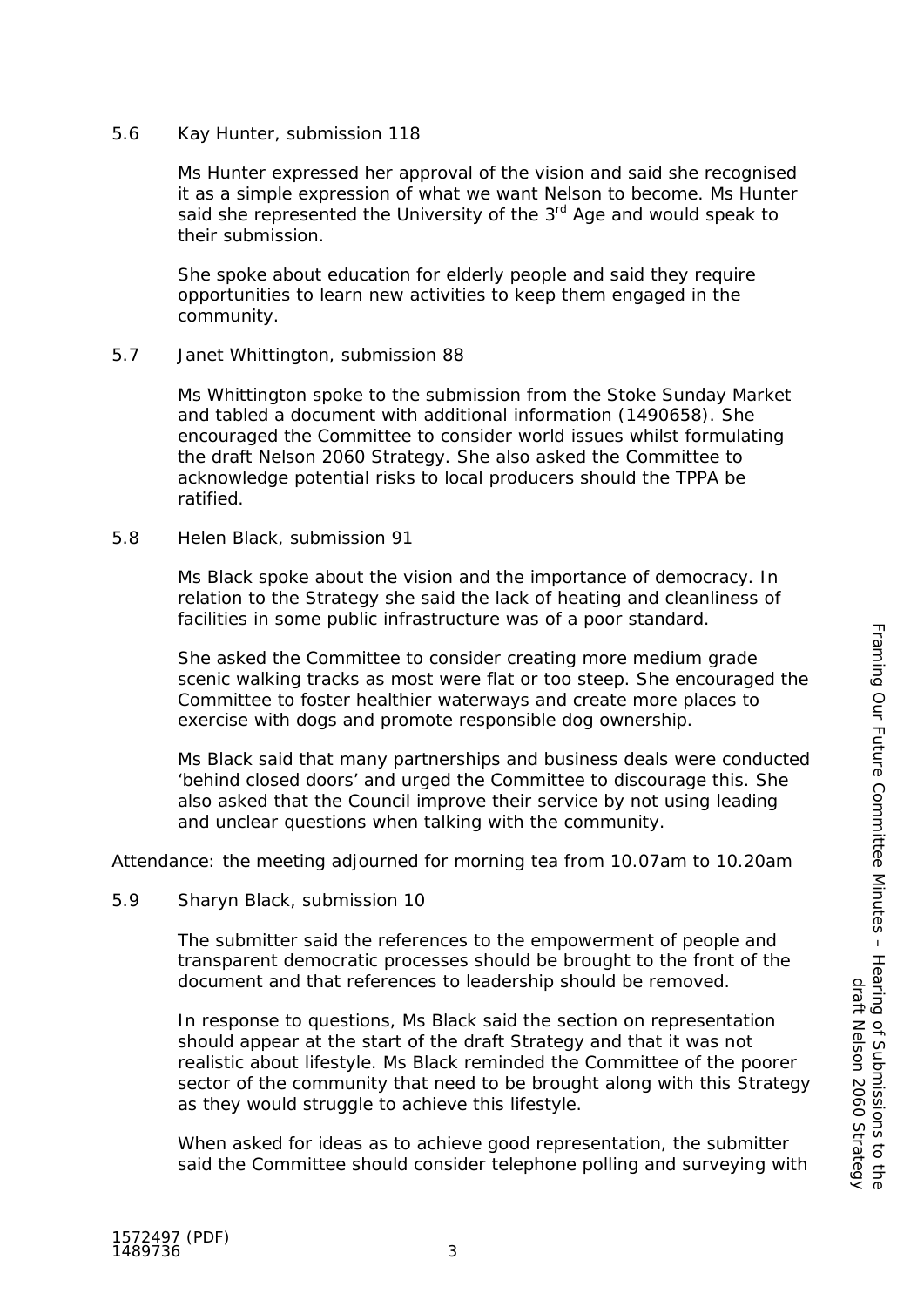a broad base of interviewees. Ms Black emphasised collaboration with the community through either public or private partnerships.

5.10 Jacqueline Gibson, submission 156

The submitter commented on goal 3 of the draft Strategy and said that it missed the need to protect coastal waterways from oil exploration. She added that to achieve goal 5 will require a change in culture.

Further to her submission, Ms Gibson said the TPPA must be opposed and would make it impossible to achieve the vision in the draft Strategy.

5.11 Graeme O'Brien, submission 56

Mr O'Brien said the Council needed to take the proposed TPPA seriously and take action similar to that of Auckland City Council. Mr O'Brien spoke in depth about the implications for Nelson and New Zealand of the TPPA and provided detail about the agreement.

5.12 Lindsay Hunter, submission 120

Mr Hunter said he spoke on behalf of the submission from SeniorNet and provided a detailed summary of the role and function of SeniorNet. Mr Hunter emphasised that it was difficult for elderly people to keep up with technology. He said the Committee needed to ensure community engagement stretched to include this demographic, in a way that enabled them to participate.

5.13 Carl Horn, submission 206

Mr Horn spoke in support of the draft Strategy and positively commented on the 'unconstrained' vision. He added that the goals provided a standard against which decisions could be made and that they had been formulated with regard to human nature and the global environment.

Mr Horn said the key terms like 'socially balanced' should be better defined and that references to the Treaty of Waitangi should provide guidance as to how it should be applied.

Mr Horn discouraged the Committee from using the term 'unique' as the document should encourage the sharing of good ideas and practises. In response to questions, Mr Horn said the document had a sound understanding of the ecological basis of the Nelson region.

5.14 Debs Martin, submission 190

Ms Martin spoke about the significance of the natural environment to the region and encouraged the Committee to ensure it was as well represented within the document as possible. Ms Martin said the draft Strategy should be expanded with an additional goal to better incorporate the many biodiversity aspects of the Nelson region.

5.15 Gwendolyn Bray, submission 79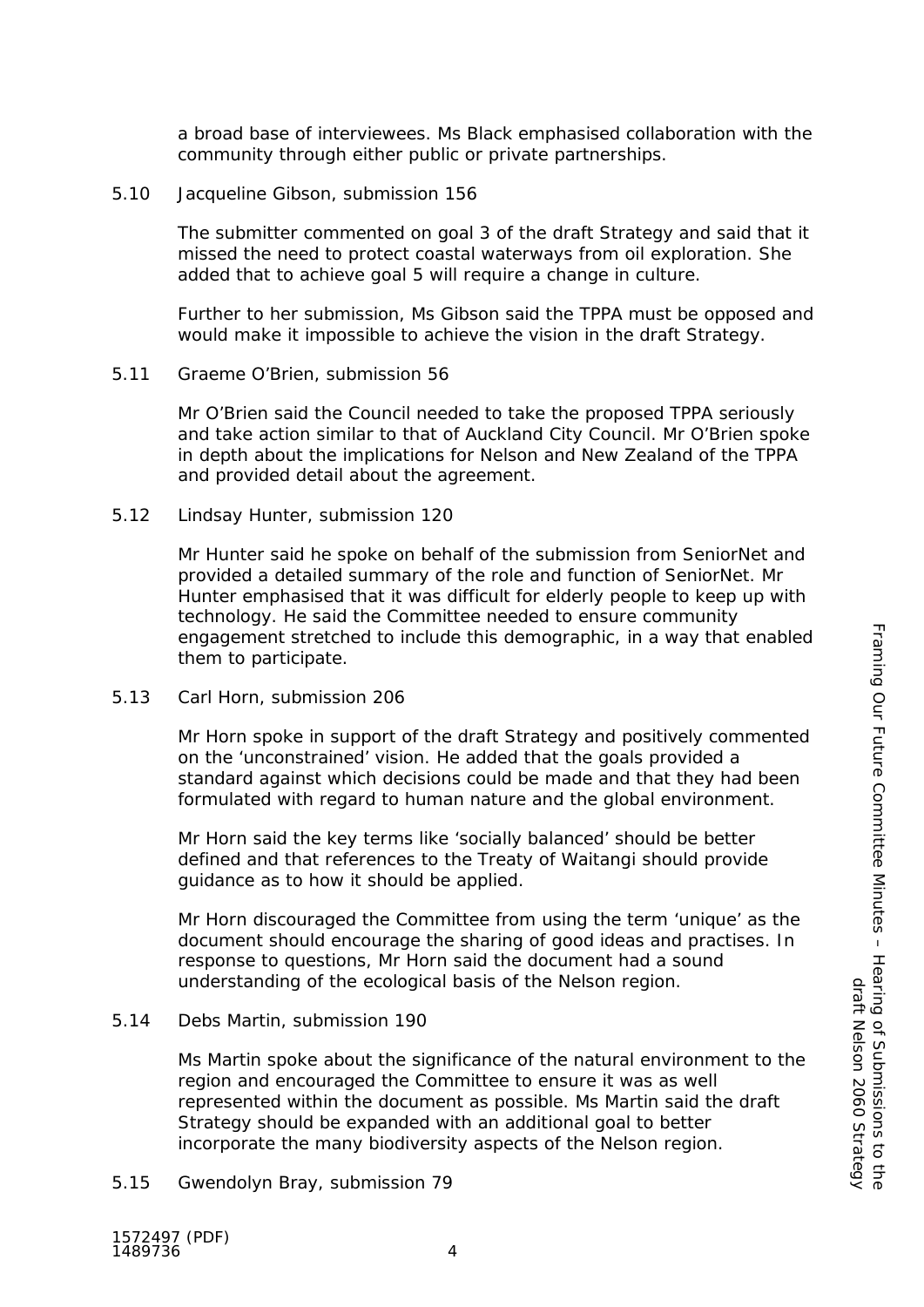Ms Bray spoke about the TPPA and said if it was ratified it would limit the ability for Nelson to have its own future. Ms Bray said the Council should ban trawling and dredging in the area of the Haven within the Nelson precinct.

The submitter questioned the need for leadership as illustrated in goal 1 and said the Council should instead consider facilitators and encourage individual responsibility in its place.

5.16 Roger Bray, submission 81

Mr Bray encouraged the Council to adopt a similar stance to the TPPA as Auckland City Council.

5.17 Gwendolyn Bray for Helmut Janssen, submission 100

Ms Bray tabled (1490661) and presented to a submission on behalf of Helmut Janssen.

5.18 Zachary Domike, submission 198

The submitter suggested the Council consider a 'time bank' or complementary currency system to assist in times of economic hardship. He encouraged the Council to look at the Lyttleton system as an example.

Mr Domike also spoke against the TPPA.

5.19 Debs Martin & Bradley Myers, submission 215

Ms Martin and Mr Myers presented the submission from the Nelson Biodiversity Forum. The submitters emphasised the importance of the natural environment to the region and the significance the unique landscape has for residents.

Mr Myers said the draft Strategy was a sound approach to a future vision but the framework has some gaps, relating particularly to the natural environment as outlined in their written submission.

Ms Martin spoke about landscapes like the Boulder Bank, estuary, beach, Rocks Road, Haven, City backdrop, mineral belt and the Maitai River (further outlined in the written submission) and encouraged the Council to make sure the draft Strategy established a framework for how these features will be preserved. She urged the Committee to add another goal to the document to this effect.

In response to a question the submitters said, in their opinion, these landscapes require incorporation in the highest level of policy possible, hence it would be appropriate in the draft Strategy.